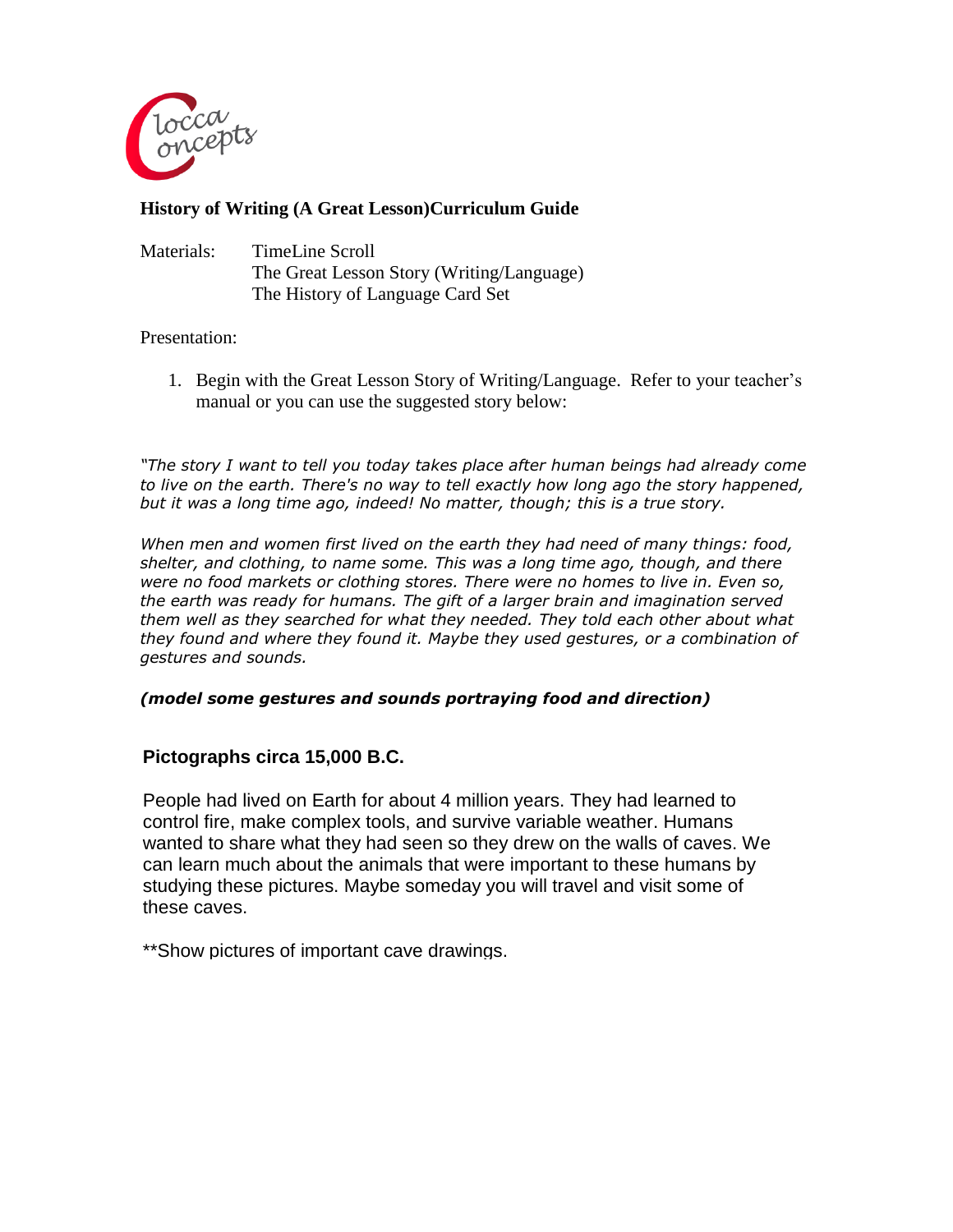*This system worked fine most of the time. Eventually, though, a challenge presented itself. If a person found something good to eat -- say, some fish in a pond -- and no one else was there, what could they do? Maybe they thought: "How can I tell about what I have found?" Maybe the first person didn't solve this problem, but somebody did! Someone, we don't know who or when, decided to make a picture. The picture told the story, rather than the sounds, or gestures that might have been expressed.*

#### *(show a pictograph)*



People probably drew these kinds of pictures for a very long time. Pictures were *made of what was important, and of what they wanted others to know. For example: a hunter might need to record that 10 animals were spotted near a certain rock. He may have drawn a picture of an animal, with 10 strokes underneath, on the rock to record that message.*

#### *(show the hunter's pictograph)*



### **Ideograms circa 7,500 B.C.**

Humans later used a combination of pictures to tell a story. They used pictures as symbols - pictures that represented a word. A picture of a mouth and a bowl meant eating. They used natural materials for 'paint' - like dried blood, berries, charcoal or rocks.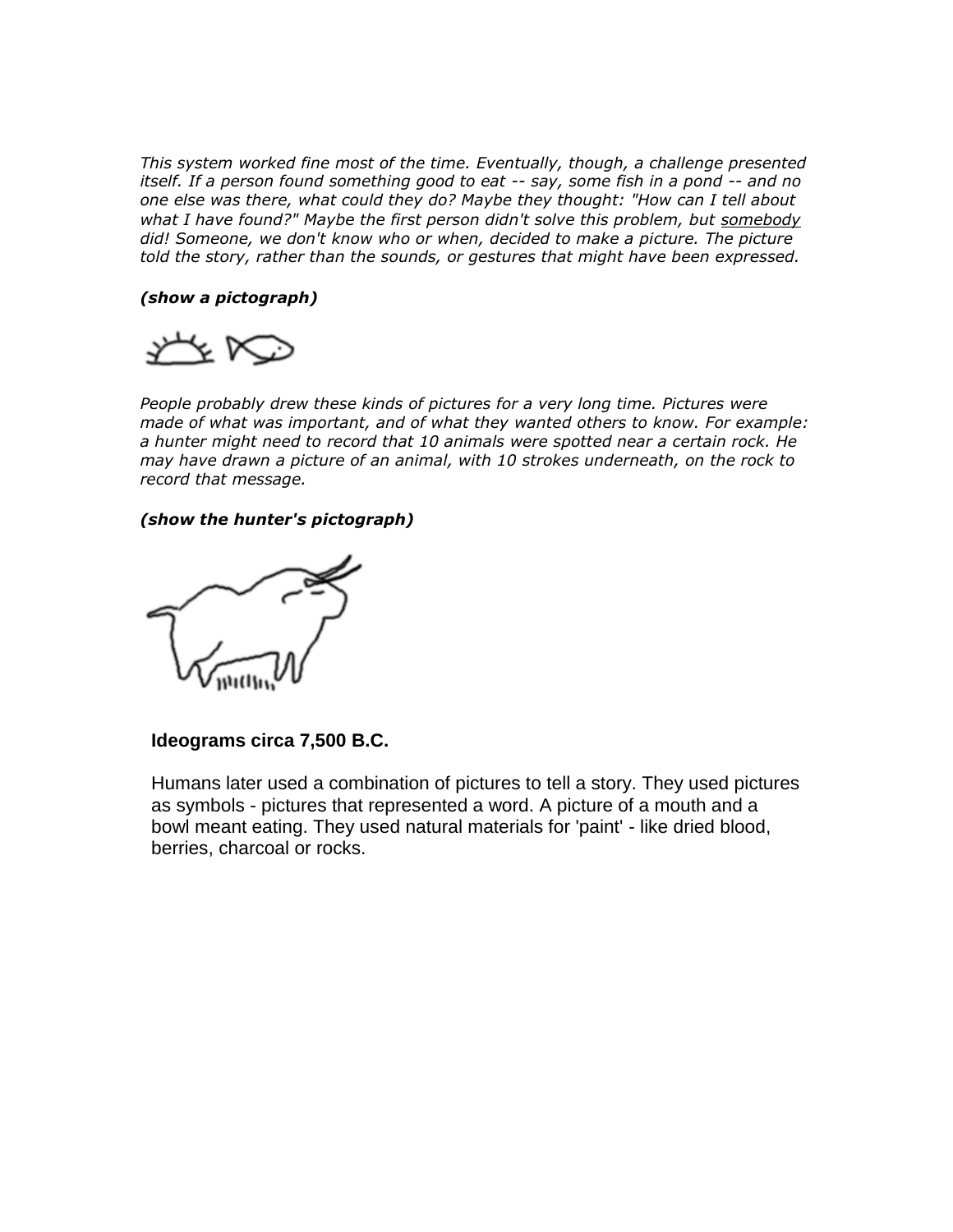*Time passed and ancient people continued to draw pictures. Some of their pictures were very beautiful. We know this because some of them, drawn a very long time ago, have been found on the walls of caves around the world.*

### *(show the cave painting)*

### **Sumer circa 3500 B.C**

The people of Sumer had a great civilization. They did not have many trees in Sumer so they learned how to use clay as a tablet. They baked the tablet in the sun to dry. They used a wedge shaped tool called a stylus. We call their wedge shaped writing cuneiform. Cuneiform means wedge shaped.

Use a map of globe to show where the Tigris-Euphrastes Rivers were. You can have a tablet of clay ready with a stick to show how they wrote or for now, just have a laminated picture of cunieform writing. Make you you mention how people are influenced by the materials they have on hand. I also talk about the great king Hammurabi and show laminated copies of his laws. I ask if they'd like to hear a few of the laws to that time. I also tell about the epic poem of Gilgamesh.



*Even more time passed. At a certain point in history, about 5,000 years ago, a group of people called the Egyptians lived in northern Africa along the banks of the Nile River. They made lots of pictures: some were carved in stone, some were painted on stone, and some were painted on paper. The stones came from the land around them, and the paper was made from the papyrus plant, a reed that grew near the river. They first painted pictures on this paper with a brush and then later used a pen to write their picture messages.*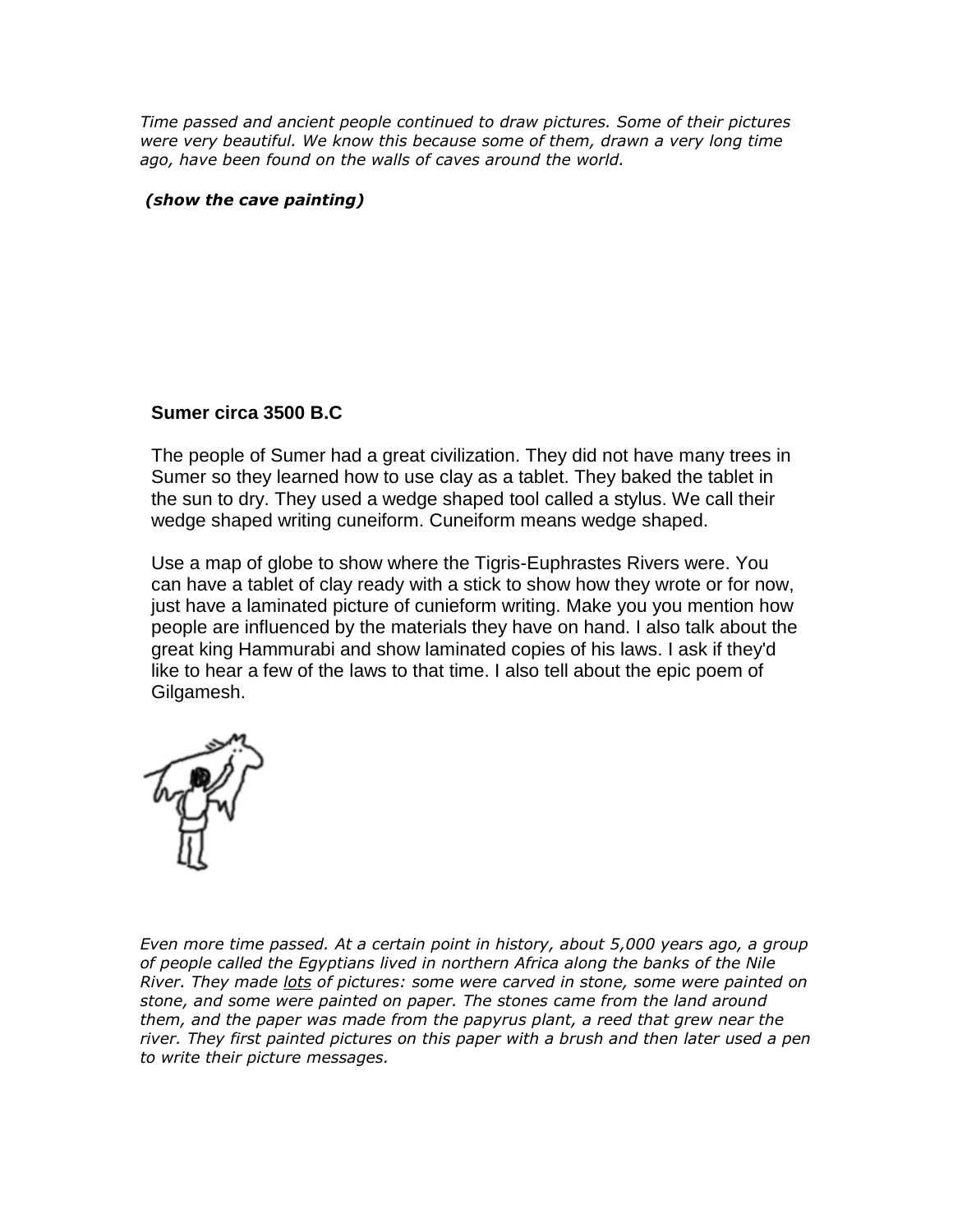*(show a picture of hieroglyphics)*

## **Egypt circa 3200 B.C.**

The Egyptians developed a style of writing called hieroglyphics, or writing of the gods. They carved their symbols into rock. It was very difficult to learn as it had so many symbols so they had scribes who went to school to learn how to write. Only boys were allowed to go to scribe school. The Egyptians developed a type of paper from a plant called papyrus. They used a reed sharpened into a point to write on their paper. They then rolled the paper into scrolls. These were their books. Sometimes the Egyptians wrote symbols that stood for concepts and sometimes they mixed in symbols that stood for sounds. We use symbols for sounds today. They wrote left to right, right to left and up and down.

\*\*Have a scroll rolled so students understand. Try to find some samples of papyrus or other paper made from plants. Show maps of where Egypt was.

As you might imagine, people were sometimes confused by picture messages. This was especially true when people started using the same pictures for different meanings, as the Egyptians did. For example, a picture of a leg could mean:

- *1. The object, meaning an actual leg*
- *2. An idea, meaning 'to run', because the leg was used for running.*
- *3. The tone of the words, as in 'quickly'*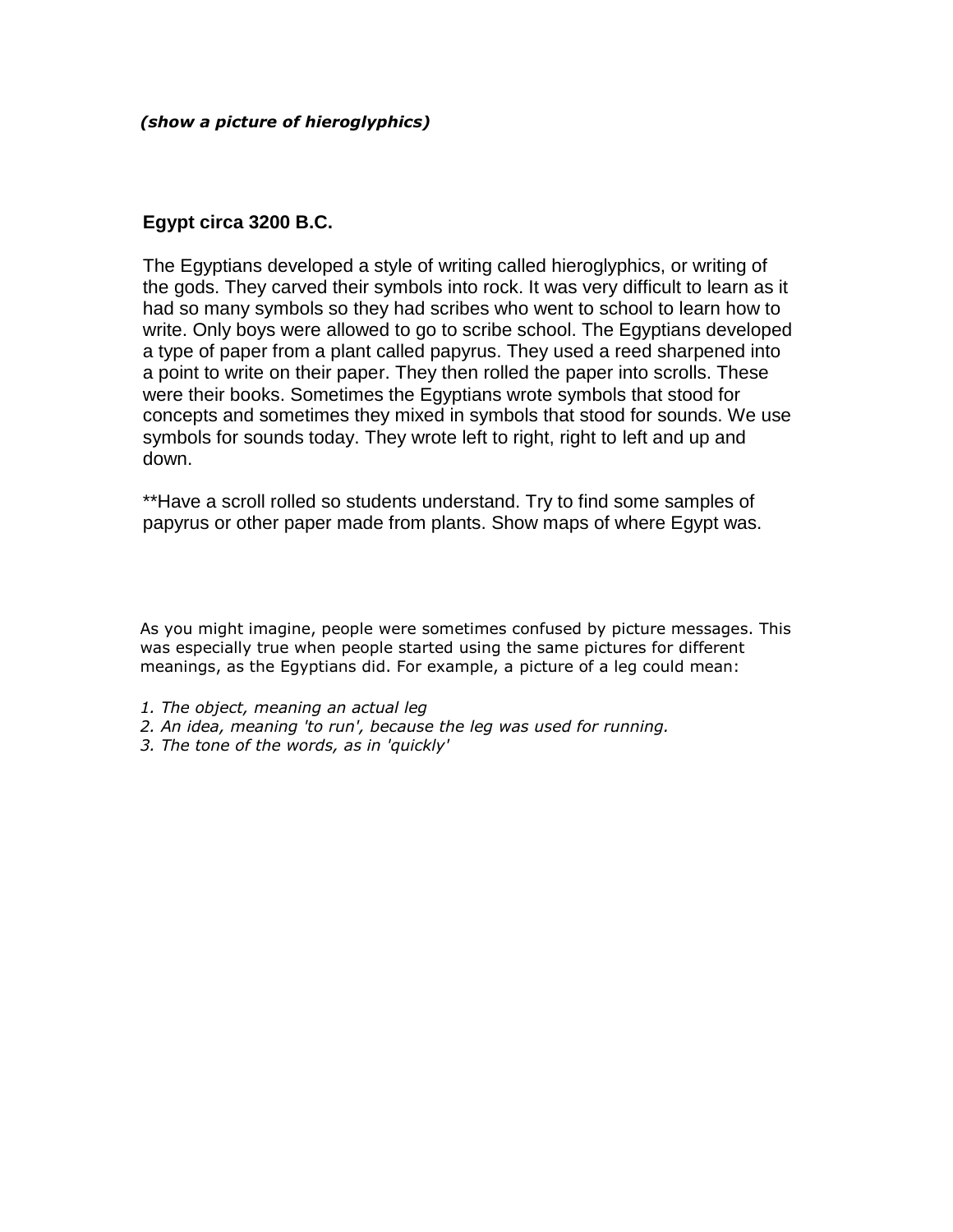# **2,000 B.C. Shang Dynasty**

The Shang on the Yellow River is the earliest known civilization that used Chinese writing. They used about 3,000 symbols for words and actions. The Chinese language of today differs very little from this early writing. This is because the Chinese civilization was siolated from the rest of the world for many years.

Have a laminated picture of Chinese writing or a Chinese newpaper.

*(show pictures of different types of hieroglyphics)*

*At about the same time in history, a people called the Phoenicians lived around the Mediterranean Sea, north of Africa. They sailed to lands around the Mediterranean and sold many things - ivory, spices, incense, silver, ornaments, glass - and one very, very special thing. Only the Phoenicians sold this one special thing. What was it? It was a rare purple dye, like we use to color cloth. Somehow they discovered that a particular shellfish contained in its shell a tiny particle of bright red coloring that they could use as a dye. These shellfish were gathered by the millions and crushed together to make the dye. Because it was hard to get -- only the Phoeenicians had it -- the dye was very expensive. Only royalty and the very wealthy were able to dye their clothes with this beautiful color. The Phoenicians were the discoverers of this dye: how it was made was a closely guarded secret.*

*But as important as this Tyrian Purple Dye was to the Phoenicians, it is not why they are part of this story. Here is the reason why:*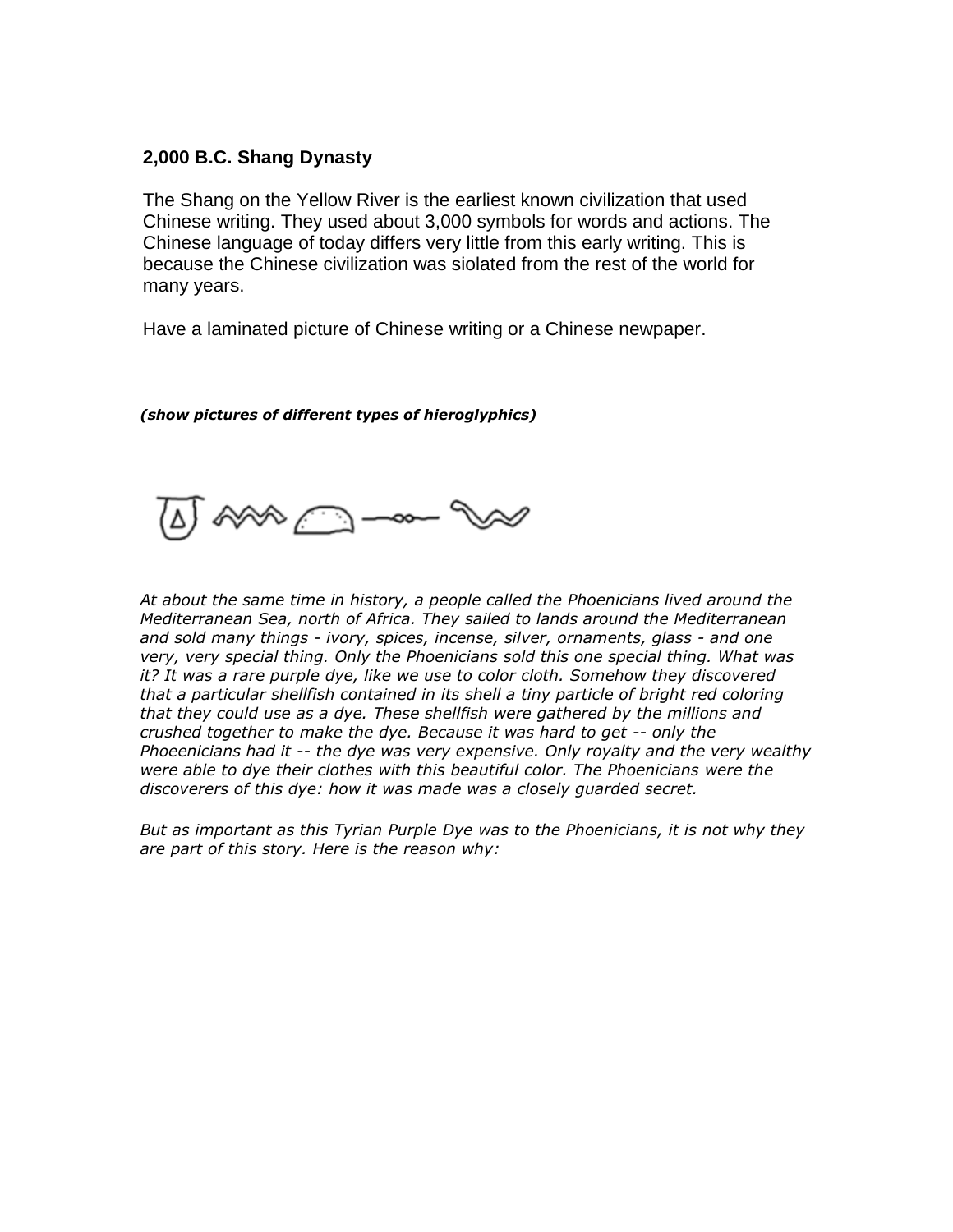*The Phoenicians traded with the Egyptians, who by now used pictures that represented sounds as well as objects. Being merchants, the Phoenicians needed a quick and accurate way of recording their business, so they 'borrowed' (quite cleverly) just the sound pictures of the Egyptians. This sort of picture could express many different things, like ideas and amounts of money. Best of all, ithese symbols made it easier to tell what was meant, since people who spoke to each other by this time agreed that certain sounds meant certain things. The Phoenicians found out what you found out when you learned to use the sandpaper letters -- this mark makes this sound.*

*(show pictures of the Phoenician alphabet)*



# **Phoenicians 1,600 BC**

The Phoenicians lived on the coast of the Mediterranean Sea. They were merchants who sailed around the Mediterranean Sea selling ivory, spices, incense, ornaments, glass. Their name comes from a purple dye they used to make clothes. It came from shellfish called the Murex Snail. They were famous for their purple dye. They needed an easy system of writing to keep track of all the goods they traded. They saw the Egyptian and Sumerian alphabets and borrowed their ideas. Their first alphabet had 80 symbols, but eventually they simplified it to only 22 letters with sounds. The Phoenicians did not have any vowels.

Try to find some good pictures of old sailing ships. Have a laminated copy of the Phoenician alphabet.

Even though it was the Phoenicians who were the first to use what we know as the alphabet, you might not recognize their letters. So, this is not quite the end of the story. You see, it was the Romans who first called these letters 'the alphabet'. The Roman letters are ones you might recognize. The sandpaper letters you learned are almost the same as the letters used by the Romans.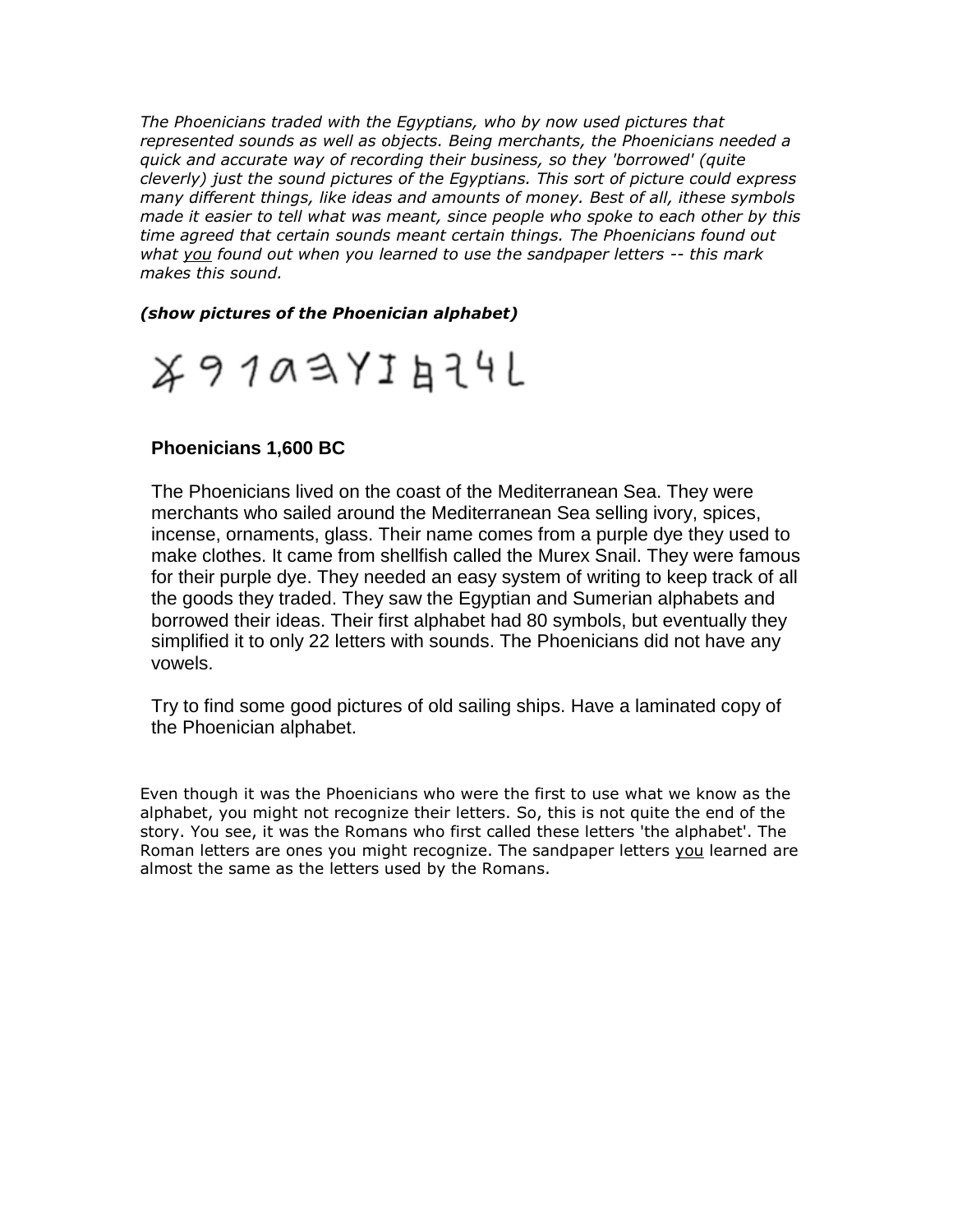## **The Chinese 900 B.C**

The Chinese invented many things before the Europeans. The Europeans did not know as the two cultures rarely mixed with each other. The Chinese invented the first printing press. They first had individual letters carved in wood. Pages were written by puuting individual letters togeher. Later they carved a whole page of words onto a wooden block. Many pages could then be printed, but the wood wore down rapidly and had to be replaced. The Chinese also invented true paper from wood pulp around 105 A.D.

### **The Greeks 800 B. C**

The Greeks learned the alphabet from the Phoenicians. They did not speak the same language as the Phoenicians so they had to add some new letters. They changed to an alphabet with 24 letters. The word alphabet comes from the first two letters of their alphabet - alpha and beta.

The Greeks used vowels, left spaces between words, used some punctuation and were the first to only write left to right.

Have a laminated copy of the Greek alphabet.

| Greek | Roman | Modern |
|-------|-------|--------|
|       |       |        |
|       |       |        |
|       |       |        |
|       |       |        |
|       |       |        |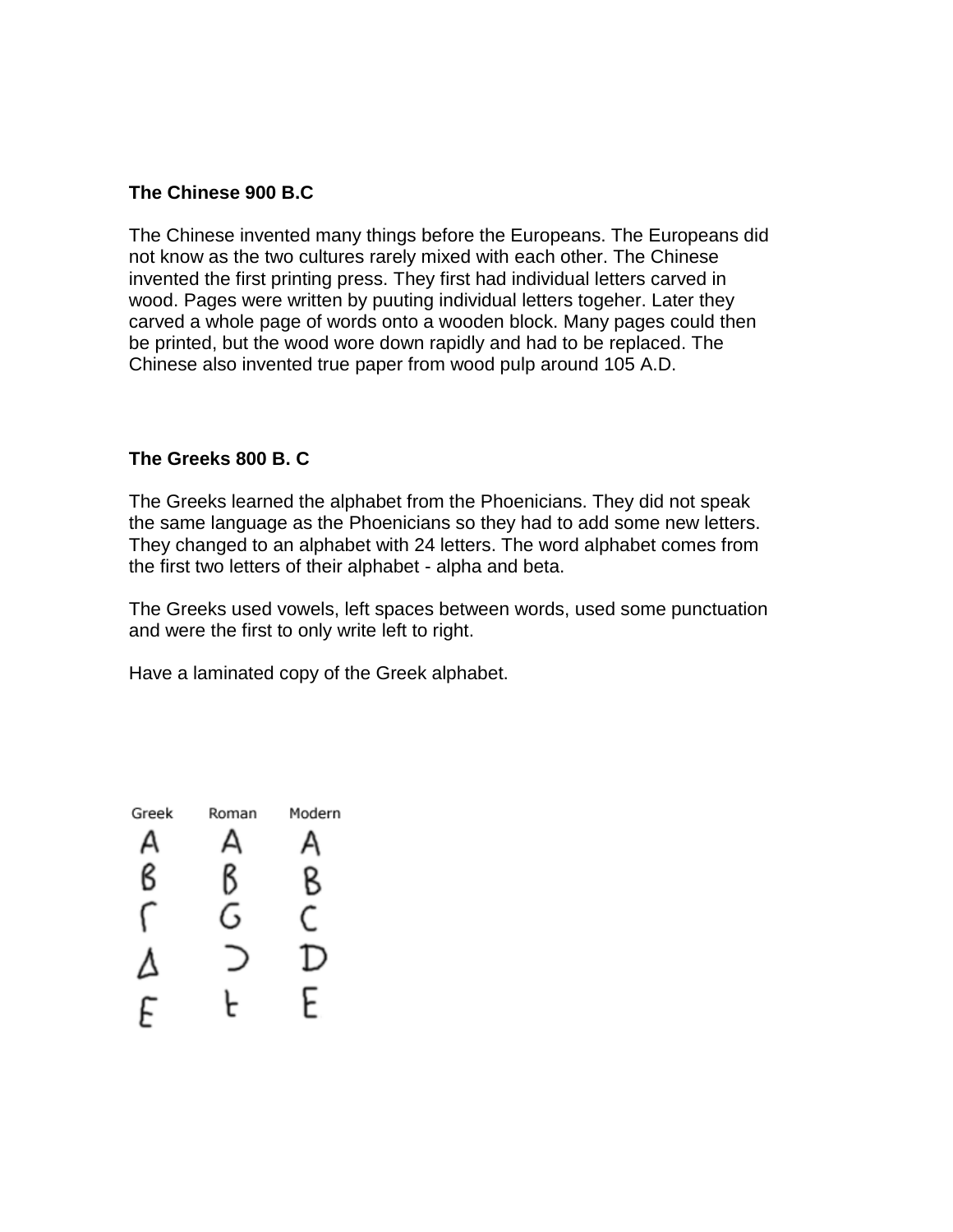## **Romans 100 B. C.**

The Romans were a great civilization. They conquered a lot of the world. They simplified the Greek alphabet by changing the shape of many of their letters. They named their language Latin. The shape of our letters today is a lot like the Roman letters of 2, 000 years ago. The Romans kept their writing in books, instead of on scrolls. Monks copied the books by hand using beautiful script and pictures called illumination. They wrote with quill pens on paper made from animal skins called parchment. They wrote beside open windows using the sun for light.

Have a book that shows examples of illumination.

# **Alcuin 780 A.D.**

Charlemagne was a king of another great civilization that conquered much of the world. He had a library full of all the books written at that time in the great city of Alexandria. Unfortunaltely most of the books were lost in a great fire. A monk named Alcuin developed many of the rules we use today for capital letters and punctuation.

## **Printing Press, Europe 1400 A.D.**

Johann Gutenburg, a German, is thought to have invented the first paper in Europe. The Chinese had developed a process to make paper long age, but refused to share their secrets. Gutenburg also invented a faster printing press. More books could now be made in a day than a monk could produce in several months. The Koreans were the first to use a type set made out of bronze. It lasted much longer than wood.

Try to find a picture of an old printing press.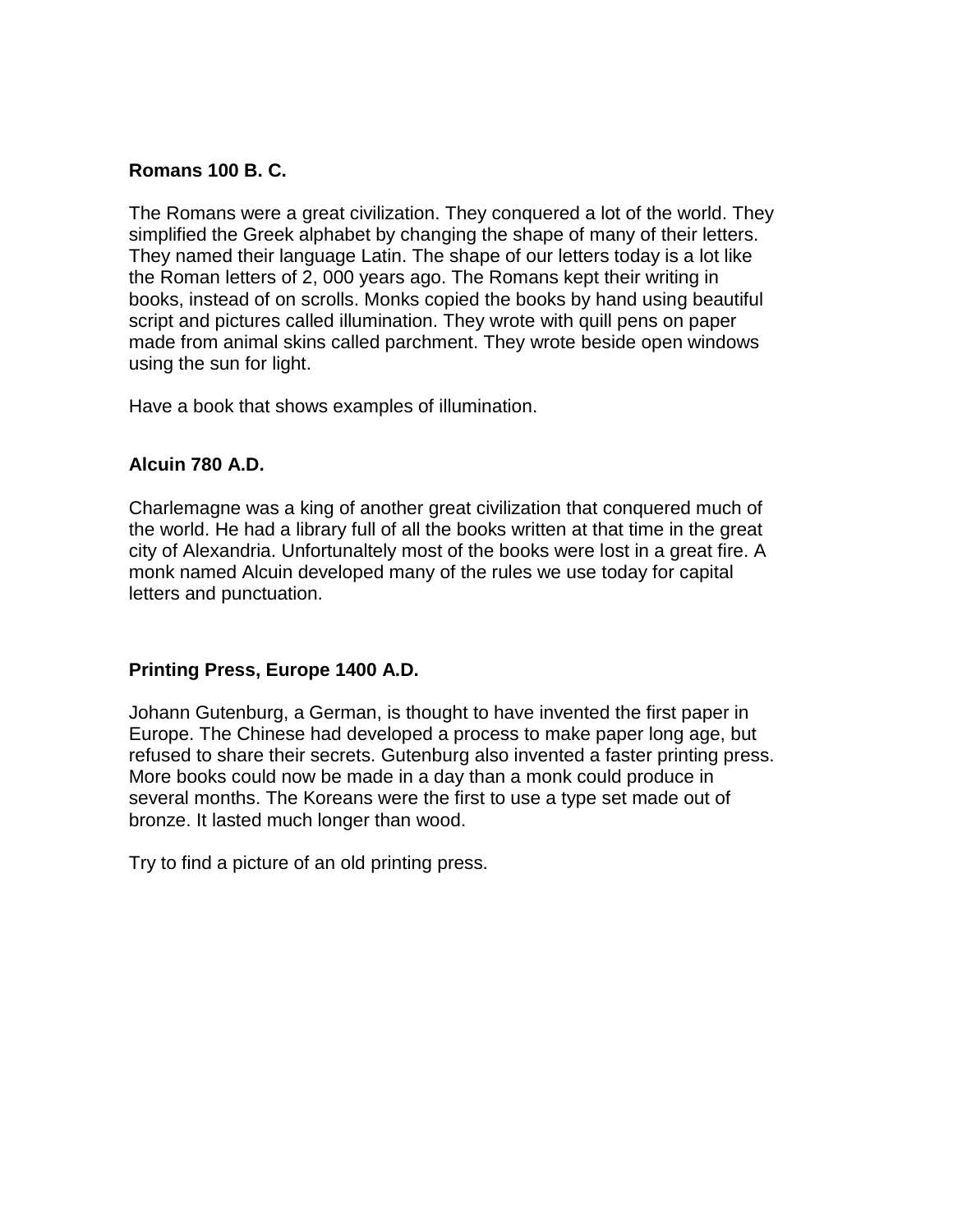## **Rosetta Stone 1799 A.D.**

The Rosetta Stone is discovered by some of Napoleon's soldiers while they were fighting in Egypt. Napoleon was a famous French General. The Rosetta Stone had a passage written in two languages: Egyptian hieroglyphics and Greek. As many educated people could read the early Greek, they slowly figured out the meaning of the hieroglyphics. It took forty years, but the secrets of the ancient language were finally unlocked. Reading a civilizations writing lets us know a lot about how they lived and what they thought.

## **Computers 1900's**

Today the written word can travel from one part of the world to another in seconds. Computers and satellites have made it possible to exchange news as it happens. Languages are translated from one to another by machines. Great quantities of information can be held by one magnetic disk. Whole encyclopedias are stored in about a six inch space. Someday communication with paper may be looked upon as we now look upon cave drawings.

We always end by talking about how language will change when they are my age. They talk about wrist watch telephones that allow you to see the speaker, talking computers, etc. This is also a good time to talk about how languages are disappearing and how languages are influencing others.